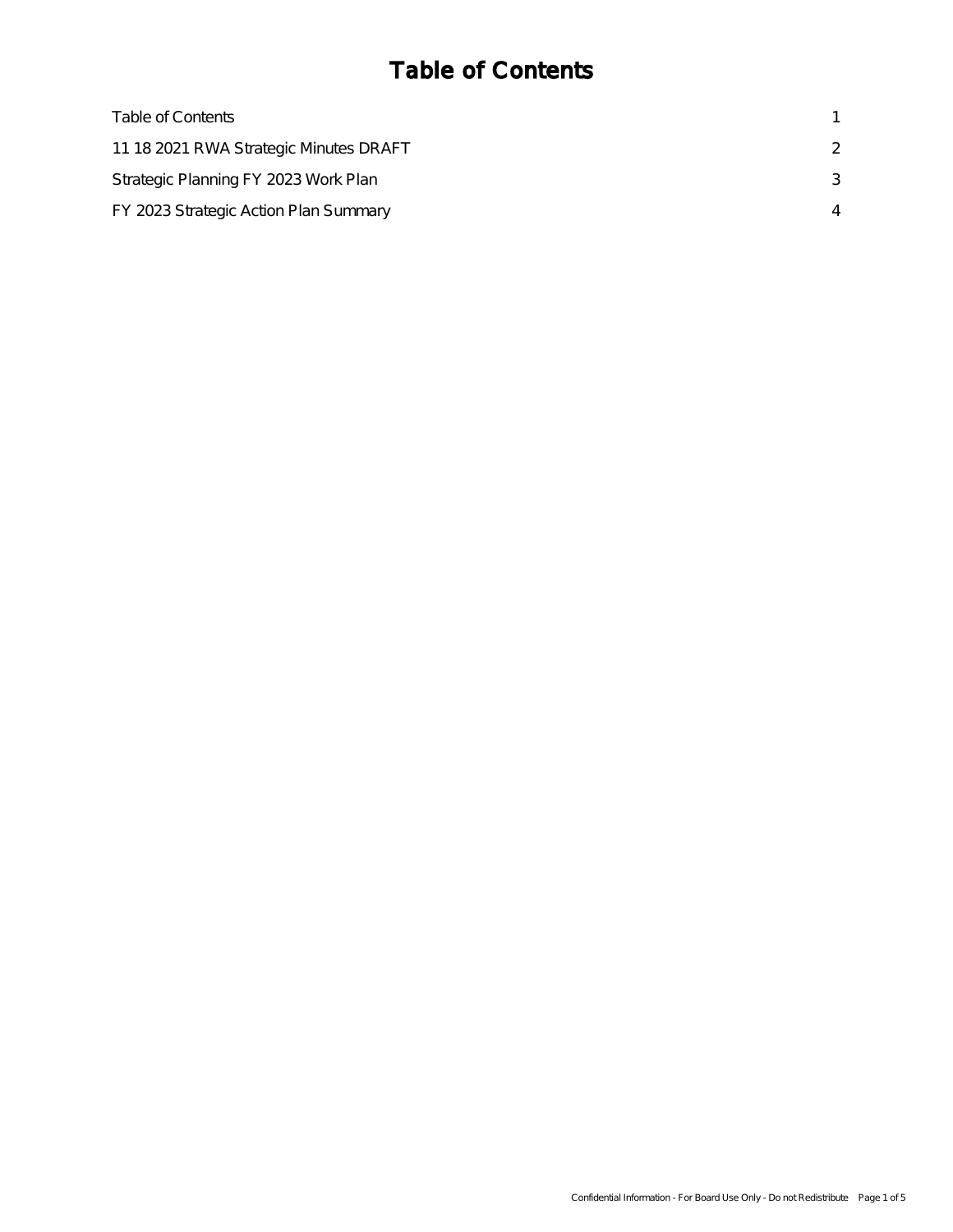#### **South Central Connecticut Regional Water Authority Strategic Planning Committee**

#### **Minutes of the November 18, 2021 Meeting**

<span id="page-1-0"></span>The regular meeting of the Strategic Planning Committee of the South Central Connecticut Regional Water Authority took place on Thursday, November 18, 2021, via remote access. Chair Borowy presided.

Present: Committee Members Present– Messrs. Borowy, DiSalvo, Curseaden, LaMarr and Ms. Sack Management – Mss. Kowalski and Reckdenwald, and Messrs. Bingaman, Courchaine, Norris, and Singh RPB – Mr. Oslander Staff – Mrs. Slubowski

The Chair called the meeting to order at 1:30 p.m.

On motion made by Ms. Sack, seconded by Ms. LaMarr, and unanimously carried, the committee approved the minutes of its August 19, 2021 meeting.

Mr. Bingaman, the RWA's President and Chief Executive Officer, provided an executive summary of key items of the internal business process improvements presentation. He also provided a high-level review of Key Performance Indicators (KPIs) and reported on two new KPIs, which included water system needs and cybersecurity.

Mr. Singh, RWA's Chief Information Digital Officer and Vice President of Customer Care, provided an internal business process improvements update, which included improvements to the customer and employee experience and highlights of critical customer projects/initiatives, including the commercial billing project launch.

At 1:53 p.m., on motion made by Mr. Curseaden, seconded by Ms. LaMarr, and unanimously carried, the committee meeting adjourned.

| <b>Borowy</b> | Aye |
|---------------|-----|
| Curseaden     | Aye |
| DiSalvo       | Aye |
| LaMarr        | Aye |
| Sack          | Aye |

David Borowy, Chairman

\_\_\_\_\_\_\_\_\_\_\_\_\_\_\_\_\_\_\_\_\_\_\_\_\_\_\_\_\_\_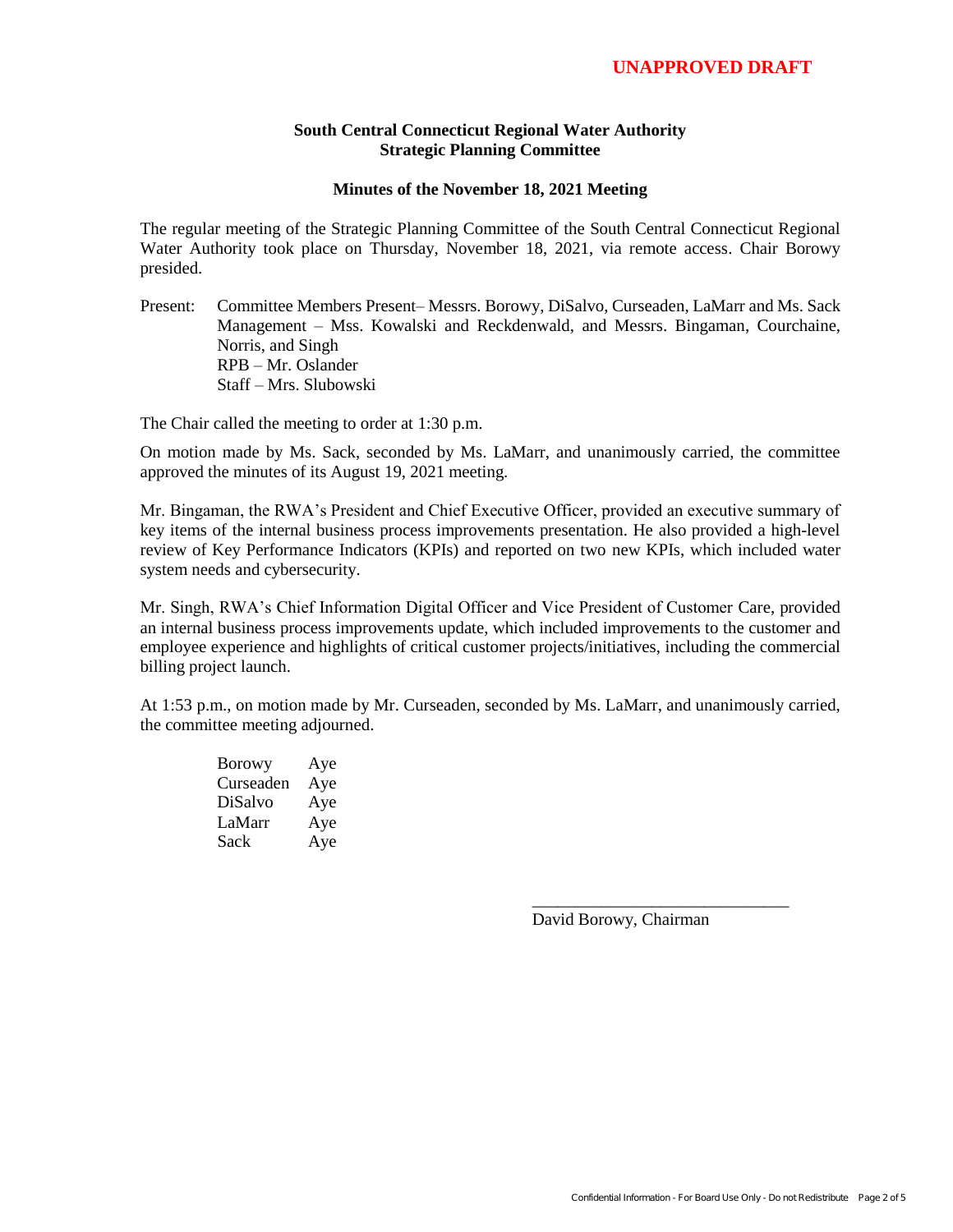## Strategic Planning Committee FY2023Work Plan

<span id="page-2-0"></span>**The Strategic Planning Committee, in collaboration with the CEO and management team, develops and recommends the overall strategic direction for the enterprise, monitors progress, reviews results as a basis for setting new strategy, and recommends actions to the Regional Water Authority (RWA) consistent with the Strategic Plan.** 

#### **June 2022**

- **Review FY22 Year-End Strategic Action Plan Update& Global Metrics**
- **Review FY23 Strategic Action Plan & Global Metrics** •

#### **November <sup>202</sup>2**

 $\bullet$ **Internal Business Process Improvements Update**

### **August <sup>202</sup>2**

**• Succession Planning Efforts Update** 

#### **February 2023**

• **6‐Month Progress Review ‐ FY23 StrategicAction Plan Update & Global Metrics**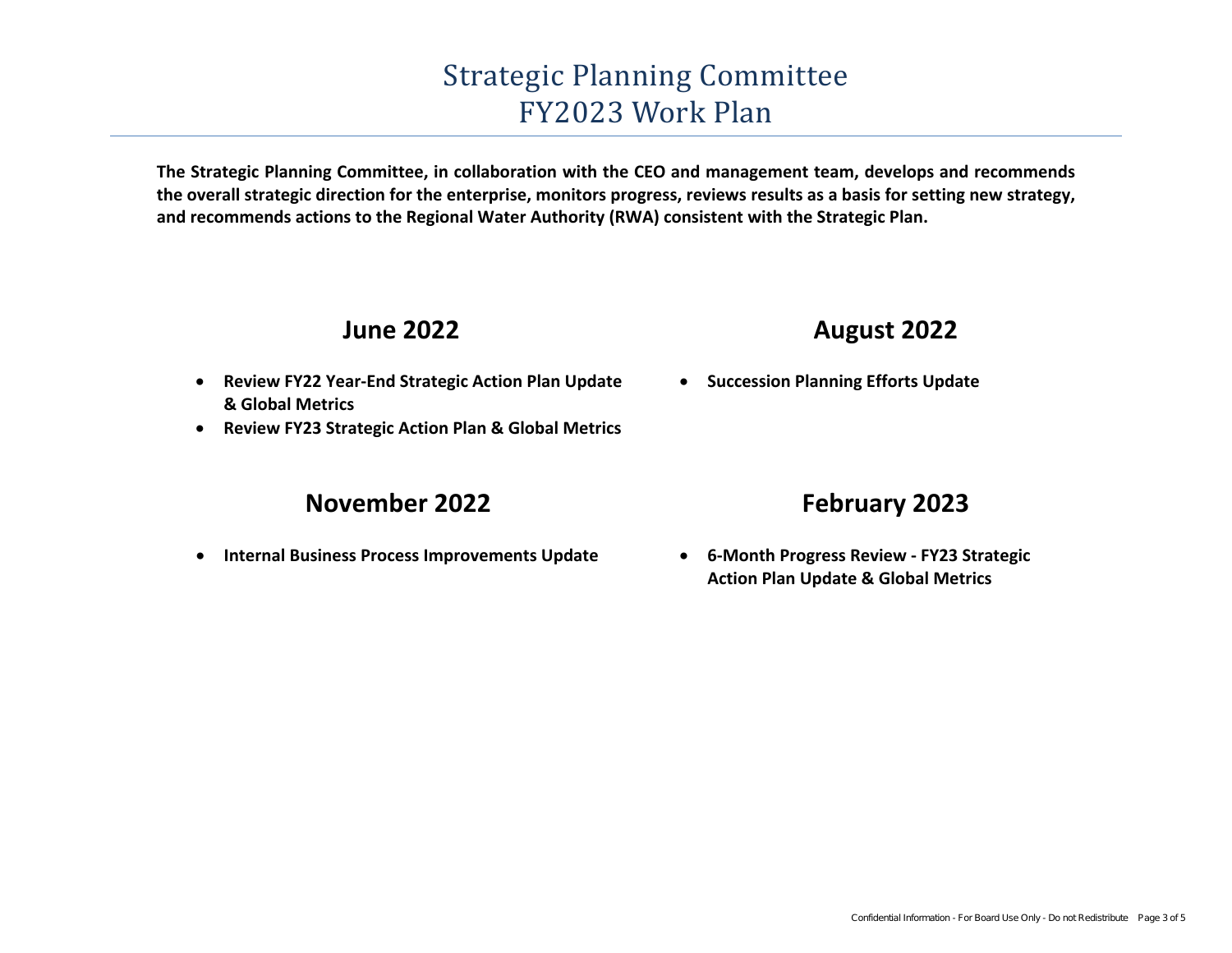## <span id="page-3-0"></span>LET YOUR VOICE BE HEARD! **FISCAL 2023 STRATEGIC ACTION PLANNING**

As part of Fiscal 2023 strategic planning, the Leadership Team is looking for your input on Fiscal 2023 action initiatives to help advance the RWA's 2020-2025 Strategic Plan.

Sign up for one of the following Employee Action Planning focus groups, co-facilitated by your RWA colleagues and our friends at Leading Culture Solutions (LCS). This is your opportunity to provide direct input into the strategic initiatives the RWA will pursue in Fiscal 2023!

Thursday, February 3, 10-11am via Teams; co-led by Prem Singh, VP Customer Care & CIDO, and LCS Thursday, February 3, 2-3pm via Teams; co-led by Rochelle Kowalski, VP Financial Reporting & Analysis, and LCS

Thursday, February 10, 10:30-11:30am via Teams; co-led by Laura Gonzalez, Director of Customer Care, and LCS Thursday, February 10, 2:30-3:30pm via Teams; co-led by Dennis Donovan, Director of Business Development, and LCS

Thursday, February 17, 7-8am in the Welch Room; co-led by Jim Hill, Director of Operations, and LCS Thursday, February 17, 2-3pm in the Welch Room; co-led by Sunny Lakshminarayanan, VP Engineering & Environmental Services, and LCS

Thursday, February 24, 1-2pm in the Welch Room; co-led by Peter Bocciarelli, Director of Procurement, and LCS Thursday, February 24, 3-4pm in the Welch Room; co-led by April Capone, Director of Public Affairs, and LCS

CLICK HERE **t**o register for a session

Your input is vital and we want to hear from you! Please get your supervisor's OK to attend one of the sessions and sign up today.

Confidential Information - For Board Use Only - Do not Redistribute Page 4 of